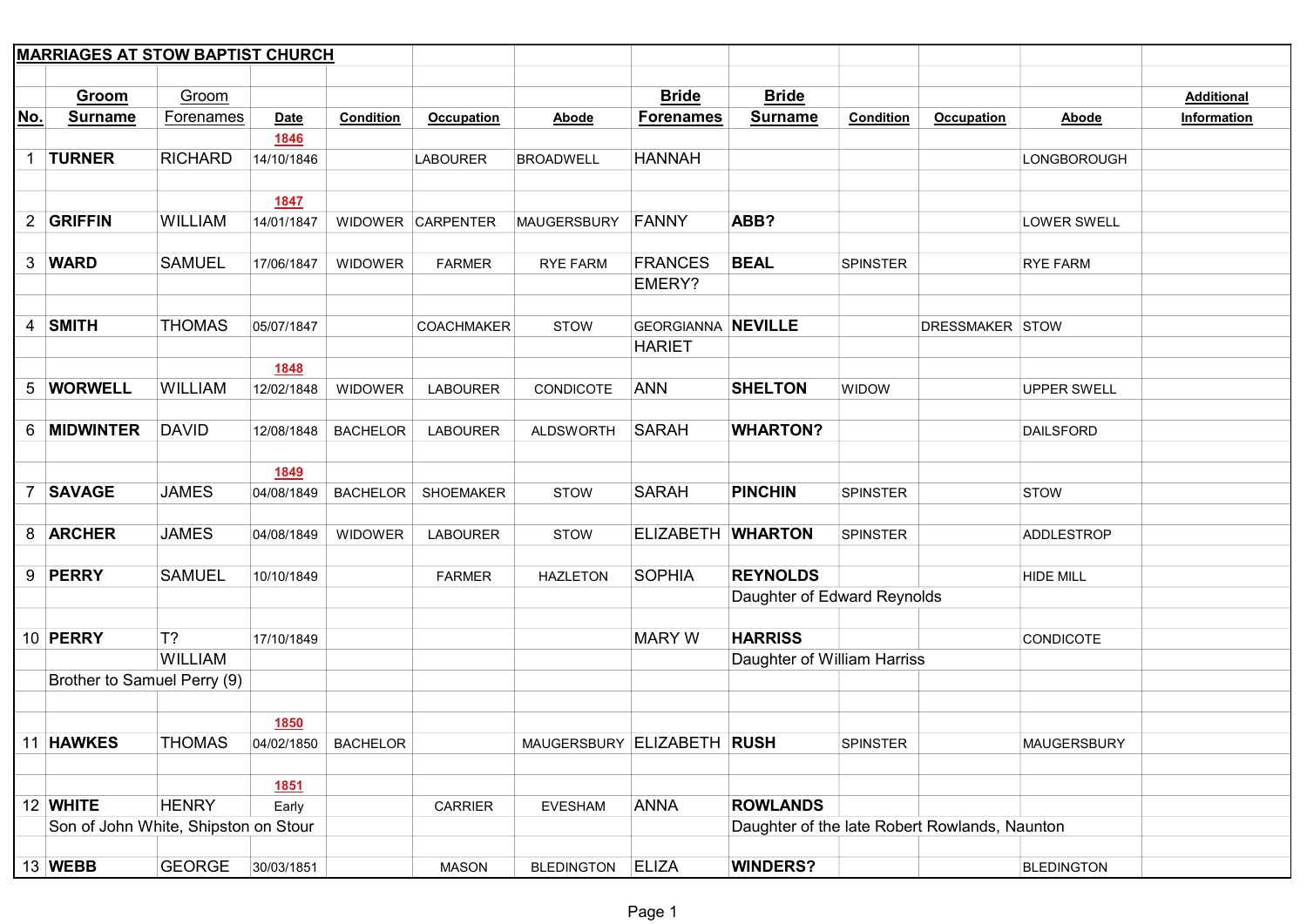| 14 <b>GLACK?</b>     | <b>ROBERT</b>        | 02/04/1851         |                 | <b>TAILOR</b>    | <b>STOW</b>                   | <b>HANNAH</b>             | <b>DURHAM</b>                               | <b>WIDOW</b>                                           | <b>STOW</b>           |            |
|----------------------|----------------------|--------------------|-----------------|------------------|-------------------------------|---------------------------|---------------------------------------------|--------------------------------------------------------|-----------------------|------------|
|                      |                      |                    |                 |                  |                               |                           |                                             |                                                        |                       |            |
| 15 GARDENER          | <b>JOHN</b>          | 05/07/1851         | <b>WIDOWER</b>  | <b>LABOURER</b>  | <b>STOW</b>                   | <b>SARAH</b>              | <b>PITTS</b>                                | WIDOW                                                  | <b>STOW</b>           |            |
|                      |                      |                    |                 |                  |                               |                           |                                             |                                                        |                       |            |
| 16 <b>EDGIS?</b>     | <b>THOMAS</b>        | 22/10/1851         | <b>BACHELOR</b> | <b>LABOURER</b>  | <b>WICK RISSINGTON HANNAH</b> |                           | <b>WILLCOX</b>                              | <b>SERVANT</b>                                         | <b>SLAUGHTER HILL</b> |            |
|                      |                      |                    |                 |                  |                               |                           |                                             |                                                        |                       |            |
| 17 $COX$             | <b>JOHN</b>          | 17/11/1851         | <b>BACHELOR</b> | <b>MASON</b>     | <b>STOW</b>                   | <b>MARY ANN</b>           | <b>ALCOCKS</b>                              | SPINSTER                                               | <b>LOWER SWELL</b>    |            |
|                      |                      |                    |                 |                  |                               |                           |                                             |                                                        |                       |            |
| 18 KILBEY            | <b>SAMUEL</b>        | 17/11/1851         | <b>BACHELOR</b> | <b>MILLAR</b>    | <b>NAUNTON</b>                | <b>MARY</b>               | <b>HOOPER</b>                               | <b>SPINSTER</b>                                        | <b>NAUNTON</b>        |            |
|                      |                      |                    |                 |                  |                               |                           |                                             |                                                        |                       |            |
| 19 EVANS             | FREDERICK 24/12/1851 |                    |                 | <b>LABOURER</b>  | <b>FOXCOTT</b>                | <b>CHARLOTTE CLIFFORD</b> |                                             |                                                        |                       |            |
|                      |                      |                    |                 |                  |                               |                           | Daughter of the late Stephen Clifford, Stow |                                                        |                       |            |
|                      |                      |                    |                 |                  |                               |                           |                                             |                                                        |                       |            |
|                      |                      | 1852               |                 |                  |                               |                           |                                             |                                                        |                       |            |
| 20 TOWNSEND          | <b>WILLIAM</b>       | 03/04/1852         |                 | CARPENTER        | LONGBOROUGH ANN               |                           | <b>NEWMAN</b>                               |                                                        | LONGBOROUGH           |            |
|                      |                      |                    |                 |                  |                               |                           |                                             |                                                        |                       |            |
| 21 HOWMAN            | <b>JOHN</b>          | 31/05/1852         |                 | <b>PLASTERER</b> | <b>STOW</b>                   |                           | ELIZABETH SHEPPARD                          |                                                        | <b>STOW</b>           | At Bourton |
| Son of Thomas Howman |                      |                    |                 |                  |                               | <b>MATILDA</b>            |                                             |                                                        |                       | Chapel     |
|                      |                      |                    |                 |                  |                               |                           |                                             |                                                        |                       |            |
| 22 WILKINSON         | REGINALD 06/07/1852  |                    | <b>BACHELOR</b> |                  | Pastern Street,               | <b>ANN</b>                | <b>SMITH</b>                                |                                                        |                       | At Bourton |
|                      |                      |                    |                 |                  | Old Town,                     |                           |                                             | 2 <sup>nd</sup> daughter of the late ? Smith, Blockley |                       | Chapel     |
|                      |                      |                    |                 |                  | London                        |                           |                                             |                                                        |                       |            |
|                      |                      | <b>1853</b>        |                 |                  |                               |                           |                                             |                                                        |                       |            |
| 23 GARDNER           | <b>RICHARD</b>       | 28/02/1853         |                 |                  | <b>UPPER</b>                  | SALENA?                   | <b>JARVIS</b>                               | <b>SERVANT</b>                                         | <b>MAUGERSBURY</b>    |            |
|                      |                      |                    |                 |                  | <b>SLAUGHTER</b>              |                           |                                             |                                                        |                       |            |
|                      |                      |                    |                 |                  |                               |                           |                                             |                                                        |                       |            |
| 24 EDWARDS           | <b>RICHARD</b>       | 20/08/1853         |                 | <b>GROOM</b>     | <b>BOURTON ON</b>             | <b>CHARLOTTE WILKINS</b>  |                                             | <b>NURSE</b>                                           | <b>STOW</b>           |            |
|                      |                      |                    |                 |                  | THE WATER                     |                           |                                             | <b>Union House</b>                                     |                       |            |
| 25 NICHOLS           | <b>MATHEW</b>        | 1854<br>02/02/1854 |                 |                  | <b>BLEDINGTON</b>             | <b>DIANA</b>              | ?                                           |                                                        | <b>BLEDINGTON</b>     |            |
|                      |                      |                    |                 |                  | <b>FROM AMERICA</b>           |                           |                                             |                                                        |                       |            |
|                      |                      |                    |                 |                  |                               |                           |                                             |                                                        |                       |            |
| 26 WALTON            | <b>WILLIAM</b>       | 25/04/1854         | <b>WIDOWER</b>  | <b>TAILOR</b>    | <b>STOW</b>                   | <b>ANN</b>                | <b>COLLETT</b>                              |                                                        | <b>STOW</b>           |            |
|                      |                      |                    |                 |                  |                               |                           |                                             | Daughter of Thomas Collett, Prescott                   |                       |            |
|                      |                      |                    |                 |                  |                               |                           |                                             |                                                        |                       |            |
| 27 STOKOE?           | <b>JOHN</b>          | 18/05/1854         |                 |                  | <b>STOW</b>                   | <b>RACHEL</b>             | <b>BAXTER</b>                               |                                                        | <b>STOW</b>           |            |
|                      |                      |                    |                 |                  |                               |                           |                                             | Daughter of the late William Baxter                    |                       |            |
|                      |                      |                    |                 |                  |                               |                           |                                             |                                                        |                       |            |
|                      |                      |                    |                 |                  |                               |                           |                                             |                                                        |                       |            |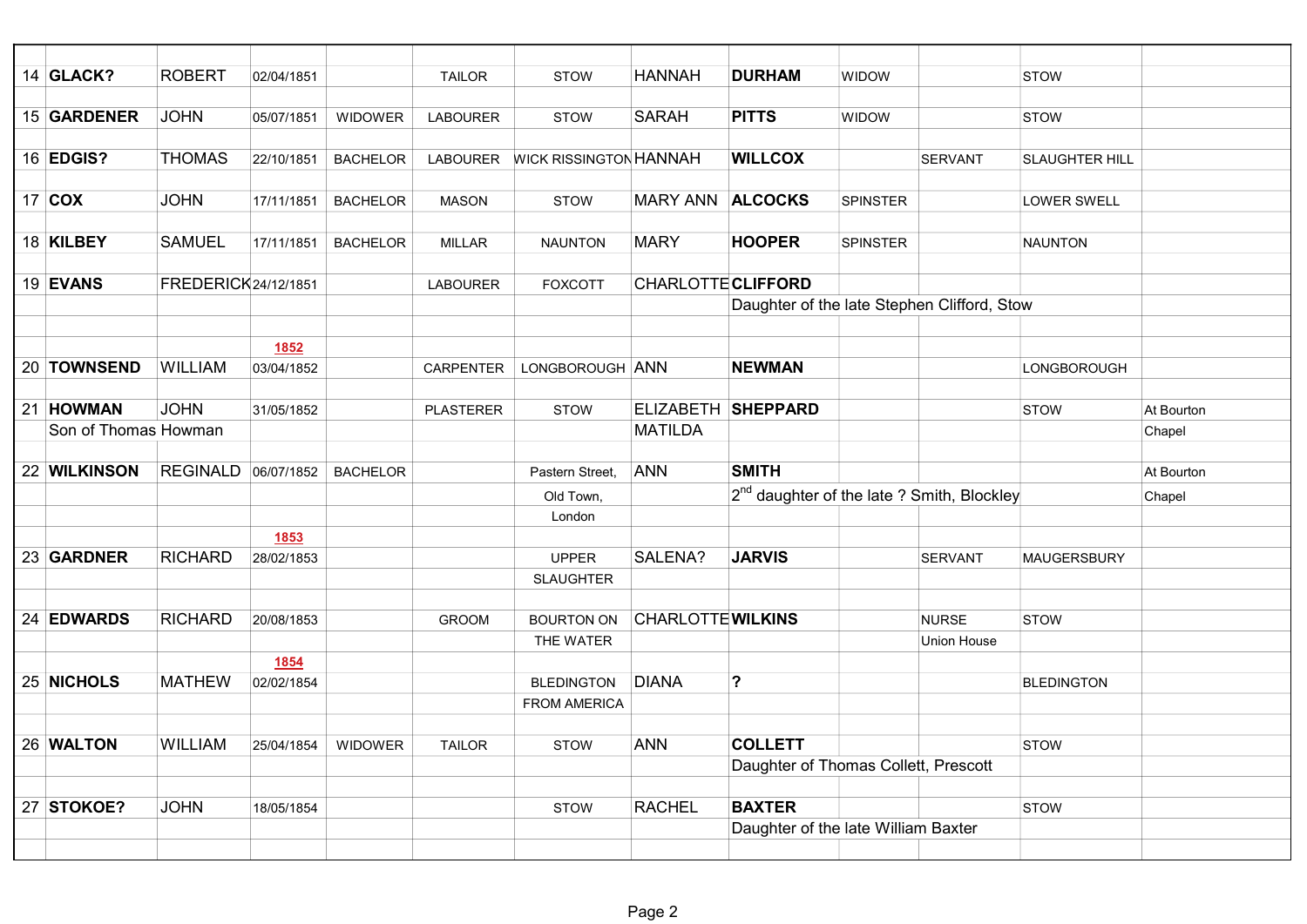| 28 BETTERIDGE JOHN              |                            | 11/06/1854  | <b>BACHELOR</b> | <b>JOINER</b>                                                                | <b>STOW</b>                  |                        |                                              | <b>SPINSTER</b>                                     |                   |  |
|---------------------------------|----------------------------|-------------|-----------------|------------------------------------------------------------------------------|------------------------------|------------------------|----------------------------------------------|-----------------------------------------------------|-------------------|--|
|                                 |                            |             |                 |                                                                              |                              |                        |                                              |                                                     |                   |  |
| 29 <b>PERRY</b>                 | <b>REUBEN</b>              | 19/07/1854  |                 | <b>FARMER</b>                                                                | <b>NOTGROVE</b>              | <b>ELIZA</b>           | <b>REYNOLDS</b>                              |                                                     |                   |  |
|                                 |                            |             |                 |                                                                              |                              |                        |                                              | Younger daughter of Edward Reynolds, Hide Mill      |                   |  |
|                                 |                            |             |                 |                                                                              |                              |                        |                                              |                                                     |                   |  |
| 30 <b>BUDD</b>                  | <b>WILLIAM</b>             | 13/08/1854  |                 | <b>BAKER</b>                                                                 | <b>STOW</b>                  | <b>MARY ANN</b>        | <b>JOHNSON</b>                               |                                                     |                   |  |
|                                 | <b>JAMES</b>               |             |                 | <b>JOURNEYMAN</b>                                                            |                              |                        |                                              | Only daughter of John Johnson, baker & farmer, Stow |                   |  |
|                                 |                            |             |                 |                                                                              |                              |                        |                                              |                                                     |                   |  |
| 31 THOMPSON                     | <b>JAMES</b>               | 30/10/1854  |                 | <b>HAIRDRESSER</b>                                                           | <b>STOW</b>                  | <b>HANNAH</b>          | <b>CAMBRAY?</b>                              | <b>MILLINER</b>                                     | <b>STOW</b>       |  |
|                                 |                            |             |                 |                                                                              |                              |                        |                                              |                                                     |                   |  |
| 32 PAYNE                        | <b>THOMAS</b>              | 04/11/1854  |                 |                                                                              |                              | <b>MARY ANN</b>        | <b>HAYWARD</b>                               |                                                     | <b>UPPER</b>      |  |
|                                 |                            |             |                 | Servants to Mr J Reynolds. Going to reside in his farmhouse, Upper Slaughter |                              |                        |                                              |                                                     | <b>SLAUGHTER</b>  |  |
|                                 |                            |             |                 |                                                                              |                              |                        |                                              |                                                     |                   |  |
| 33 HUMPHIS                      | <b>CHARLES</b>             | 06/11/1854  | <b>WIDOWER</b>  |                                                                              | <b>STOW</b>                  | <b>LUCY</b>            |                                              | <b>WIDOW</b>                                        |                   |  |
|                                 |                            |             |                 |                                                                              |                              |                        |                                              | Widow of the late Wm? Collett, grocer, Stow         |                   |  |
|                                 |                            |             |                 |                                                                              |                              |                        |                                              |                                                     |                   |  |
| 34 HOOPER                       | JEREMIAH 25/11/1854        |             |                 |                                                                              | <b>NAUNTON</b>               | <b>MARY</b>            | <b>BAYLIS</b>                                |                                                     | <b>WICK</b>       |  |
|                                 |                            |             |                 |                                                                              |                              |                        |                                              |                                                     | <b>RISSINGTON</b> |  |
|                                 |                            |             |                 |                                                                              |                              |                        |                                              |                                                     |                   |  |
| 35 HILL                         | <b>GEORGE</b>              | 24/12/1854  |                 | <b>DRAPER</b>                                                                |                              | <b>JANE</b>            | <b>NEWMAN</b>                                |                                                     |                   |  |
| Nephew of the late Mrs Tristam? |                            |             |                 |                                                                              |                              |                        | Sister of Thomas Newman, farmer, Maugersbury |                                                     |                   |  |
|                                 |                            |             |                 |                                                                              |                              |                        |                                              |                                                     |                   |  |
|                                 |                            | <b>1855</b> |                 |                                                                              |                              |                        |                                              |                                                     |                   |  |
| 36 HILL                         | <b>EMMANUEL</b> 15/03/1855 |             |                 | <b>BREAKER</b>                                                               |                              | <b>MARY ANN</b>        | <b>TURNER</b>                                |                                                     |                   |  |
|                                 |                            |             |                 |                                                                              |                              |                        |                                              | Daughter of John Turner, Three Tuns, Stow           |                   |  |
|                                 |                            |             |                 |                                                                              |                              |                        |                                              |                                                     |                   |  |
| 37 BASKETT                      | <b>HENRY</b>               | 22/11/1855  |                 | <b>PLUMBER</b>                                                               | CHARLBURY                    | <b>MARIA</b>           | <b>GARDNER</b>                               |                                                     |                   |  |
|                                 |                            |             |                 |                                                                              |                              |                        |                                              | Daughter of George Gardner, farmer, Westcote        |                   |  |
|                                 |                            |             |                 |                                                                              |                              |                        |                                              |                                                     |                   |  |
|                                 |                            | 1856        |                 |                                                                              |                              |                        |                                              |                                                     |                   |  |
| 38 HILL                         | ROWLAND 01/01/1856         |             |                 | <b>JOINER</b>                                                                | <b>OXFORD</b>                | <b>ELIZA JANE</b>      |                                              | <b>WIDOW</b>                                        |                   |  |
|                                 |                            |             |                 |                                                                              |                              |                        |                                              | Widow of the late John English, joiner, Stow        |                   |  |
|                                 |                            |             |                 |                                                                              |                              |                        |                                              |                                                     |                   |  |
| 39 ACOCK                        | <b>JOSEPH</b>              | 01/05/1856  |                 | JOINER                                                                       | <b>OXFORD</b>                | <b>MARY ANN TAYLOR</b> |                                              |                                                     | <b>STOW</b>       |  |
|                                 |                            |             |                 |                                                                              |                              |                        |                                              |                                                     |                   |  |
| 40 WIGGETT                      | <b>JESSE</b>               | 30/08/1856  |                 | <b>LABOURER</b>                                                              | FORD, TEMPLE ANN             |                        | <b>TOWNSEND</b>                              | <b>SPINSTER</b>                                     | <b>BOURTON ON</b> |  |
|                                 |                            |             |                 |                                                                              | <b>GUITING</b>               |                        |                                              |                                                     | THE WATER         |  |
|                                 |                            |             |                 |                                                                              |                              |                        |                                              |                                                     |                   |  |
| 41 CLARKE                       | <b>JOSEPH</b>              | 02/10/1856  | <b>BACHELOR</b> | <b>LABOURER</b>                                                              | LONGBOROUGH SARAH ANN HUDSON |                        |                                              | <b>SPINSTER</b>                                     | LONGBOROUGH       |  |
|                                 |                            |             |                 |                                                                              |                              |                        |                                              |                                                     |                   |  |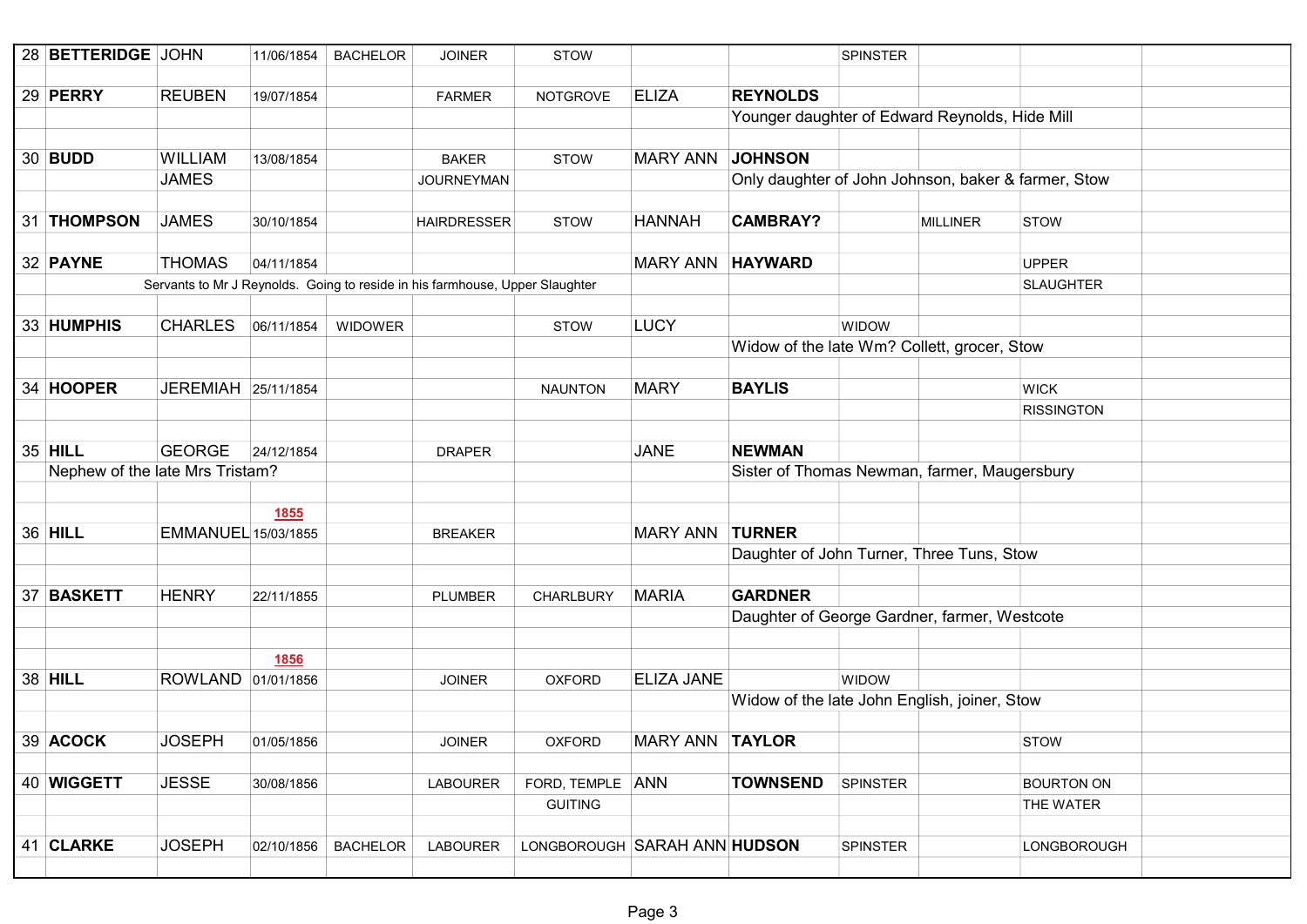| 42 MITCHELL    | <b>JOHN</b>    | 15/10/1856 |                | <b>FARMER</b>   | <b>BARTON</b>         | <b>MARY</b>              | <b>COLLETT</b>                                    |       |              |                    |
|----------------|----------------|------------|----------------|-----------------|-----------------------|--------------------------|---------------------------------------------------|-------|--------------|--------------------|
|                |                |            |                |                 | ON THE HEATH FLETCHER |                          | <b>Sister to Ann Collett (26)</b>                 |       |              |                    |
|                |                |            |                |                 |                       |                          |                                                   |       |              |                    |
| 43 ROGERS      | <b>GEORGE</b>  | 01/12/1856 |                | <b>GROCER</b>   | <b>STOW</b>           | <b>FANNY</b>             | <b>WHITFORD</b>                                   |       |              |                    |
|                |                |            |                |                 |                       |                          | Daughter of the late Thomas Whitford, hairdresser |       |              |                    |
|                |                |            |                |                 |                       |                          |                                                   |       |              |                    |
|                |                | 1857       |                |                 |                       |                          |                                                   |       |              |                    |
| 44 COLLINS     | <b>WILLIAM</b> | 07/01/1857 | <b>WIDOWER</b> | <b>BRAZIER</b>  | <b>STOW</b>           | <b>SUSAN</b>             | <b>HARWOOD</b>                                    | WIDOW | <b>NURSE</b> | <b>UNION</b>       |
|                |                |            |                |                 |                       |                          |                                                   |       |              | <b>WORKHOUSE</b>   |
|                |                |            |                |                 |                       |                          |                                                   |       |              |                    |
| 45 STACEY      | <b>GEORGE</b>  | 08/02/1857 |                | SAWYER          | <b>STOW</b>           | <b>MARGARET WILLIAMS</b> |                                                   |       |              | <b>STOW</b>        |
|                |                |            |                |                 |                       |                          | Daughter of Wm? Williams, Glous?                  |       |              |                    |
|                |                |            |                |                 |                       |                          |                                                   |       |              |                    |
| 46 ALDEN       | <b>WILLIAM</b> | 14/02/1857 | WIDOWER        |                 | <b>LYNAM</b>          | <b>MARY</b>              | <b>COOK</b>                                       | WIDOW |              | <b>BLEDINGTON</b>  |
|                |                |            |                |                 |                       |                          |                                                   |       |              |                    |
| 47 <b>BUBB</b> | <b>CHARLES</b> | 15/02/1857 |                | <b>DRILLMAN</b> | LOWER SWELL MARYANN   |                          | <b>HARRIS</b>                                     |       |              | <b>WICK</b>        |
|                |                |            |                |                 |                       |                          |                                                   |       |              | <b>RISSINGTON</b>  |
|                |                |            |                |                 |                       |                          |                                                   |       |              |                    |
| 48 HUGHES      | <b>JOSEPH</b>  | 13/05/1857 |                |                 | SHIPSTON ON           | <b>ELIZA</b>             | <b>CLARIDGE</b>                                   |       |              | <b>STOW</b>        |
|                |                |            |                |                 | <b>STOUR</b>          |                          |                                                   |       |              |                    |
|                |                |            |                |                 |                       |                          |                                                   |       |              |                    |
| 49 HAINES      |                | 31/05/1857 |                |                 | <b>STOW</b>           | <b>MARY</b>              | <b>HODGKINS</b>                                   |       |              | <b>STOW</b>        |
|                |                |            |                |                 |                       |                          |                                                   |       |              |                    |
| 50 JARVIS      | <b>GEORGE</b>  | 06/06/1857 |                |                 |                       | <b>MARY ANN</b>          | <b>MITCHELL</b>                                   |       |              | <b>UPPER</b>       |
|                |                |            |                |                 |                       |                          |                                                   |       |              | <b>SLAUGHTER</b>   |
|                |                |            |                |                 |                       |                          |                                                   |       |              |                    |
| 51 TOWNSEND    | <b>WILLIAM</b> | 05/07/1857 |                |                 | <b>UPPER</b>          | <b>MARY ANN GRIFFIN</b>  |                                                   |       |              | LOWER              |
|                |                |            |                |                 | <b>SLAUGHTER</b>      |                          |                                                   |       |              | <b>SLAUGHTER</b>   |
|                |                |            |                |                 |                       |                          |                                                   |       |              |                    |
| 52 HUNT        | <b>ISAAC</b>   | 15/09/1857 |                | <b>BOOK</b>     |                       | <b>EMILY</b>             | <b>LARGE</b>                                      |       |              | <b>MAUGERSBURY</b> |
|                | <b>NORRIS</b>  |            |                | <b>AGENT</b>    |                       |                          |                                                   |       |              |                    |
|                |                |            |                |                 |                       |                          |                                                   |       |              |                    |
| 53 HODGKINS    | <b>JOHN</b>    | 24/10/1857 |                | <b>SAWYER</b>   |                       | ELIZABETH HAINES         |                                                   |       |              | <b>STOW</b>        |
|                |                |            |                |                 |                       |                          |                                                   |       |              |                    |
| 54 MINCHIN     | <b>JAMES</b>   | 25/10/1857 |                |                 |                       | MARIA?                   | <b>GARDNER</b>                                    |       |              | <b>STOW</b>        |
|                |                |            |                |                 |                       |                          |                                                   |       |              |                    |
| 55 WALKER      | <b>JOSEPH</b>  | 18/11/1857 |                |                 | <b>BROADWELL</b>      | <b>CHARLOTTE RESTALL</b> |                                                   |       |              | <b>NAUNTON</b>     |
|                |                |            |                |                 |                       |                          |                                                   |       |              |                    |
| 56 PEARCE      | <b>GEORGE</b>  | 22/11/1857 |                |                 |                       | ELIZABETH CROSS          |                                                   |       |              | LOWER              |
|                |                |            |                |                 |                       |                          |                                                   |       |              | <b>SLAUGHTER</b>   |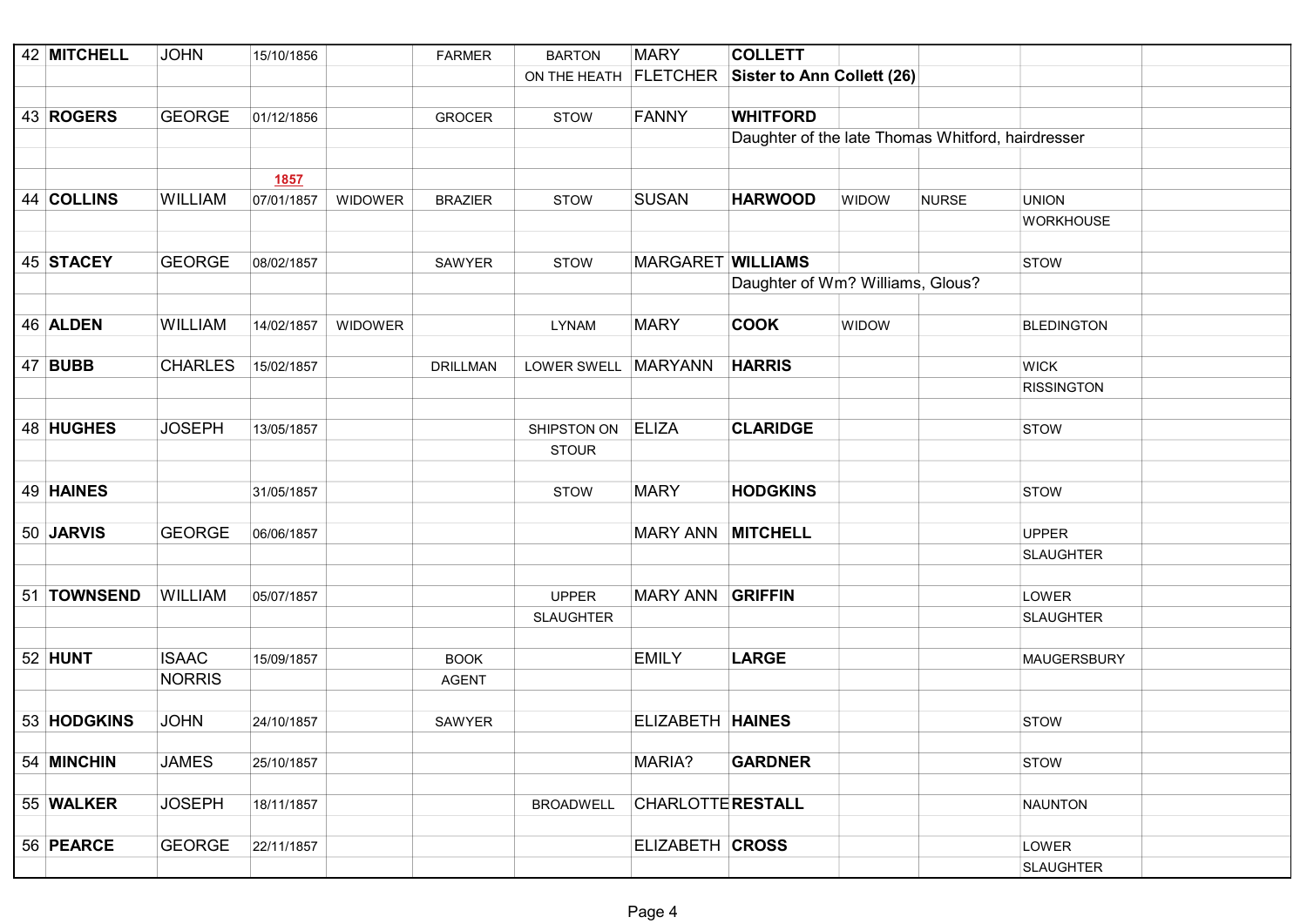| 57 <b>BUBB</b>              | <b>RICHARD</b>      | 26/11/1857  |                |                 | LOWER SWELL ESTHER  |                        | <b>BARNETT</b>          |              | <b>MAUGERSBURY</b> |  |
|-----------------------------|---------------------|-------------|----------------|-----------------|---------------------|------------------------|-------------------------|--------------|--------------------|--|
|                             |                     |             |                |                 |                     |                        |                         |              |                    |  |
|                             |                     | <u>1858</u> |                |                 |                     |                        |                         |              |                    |  |
| 58 BECKLEY                  | <b>JOHN</b>         | 23/01/1858  |                |                 | <b>NOTGROVE</b>     | EMMA                   | <b>HAINES</b>           |              | <b>MAUGERSBURY</b> |  |
|                             |                     |             |                |                 |                     |                        |                         |              |                    |  |
| 59 COLLETT                  | <b>CHARLES</b>      | 06/02/1858  |                |                 |                     | <b>SARAH</b>           | <b>HALL</b>             |              | <b>BOURTON ON</b>  |  |
|                             |                     |             |                |                 |                     |                        |                         |              | <b>THE WATER</b>   |  |
|                             |                     |             |                |                 |                     |                        |                         |              |                    |  |
| 60 CAMPIN                   | <b>JESSE</b>        | 02/04/1858  |                |                 | <b>ODDINGTON</b>    | ANN                    | <b>PITMAN</b>           |              | <b>STOW</b>        |  |
|                             |                     |             |                |                 |                     |                        |                         |              |                    |  |
| 61 CHANDLER                 | <b>JOSEPH</b>       | 03/07/1858  |                |                 | <b>BOURTON</b>      | <b>SUSAN</b>           | <b>OAKEY</b>            |              | <b>NAUNTON</b>     |  |
|                             |                     |             |                |                 |                     |                        |                         |              |                    |  |
| 62 MILES                    | <b>HENRY</b>        | 08/08/1858  | WIDOWER        |                 | <b>STOW</b>         | ELIZABETH HUMPHRIS     |                         |              | <b>STOW</b>        |  |
|                             |                     |             |                |                 |                     |                        |                         |              |                    |  |
| 63 MINCHIN                  | <b>JOHN</b>         | 16/10/1858  | <b>WIDOWER</b> |                 | <b>STOW</b>         | <b>HANNAH</b>          | <b>CROSS</b>            | <b>WIDOW</b> | <b>CONDICOTE</b>   |  |
|                             |                     |             |                |                 |                     |                        |                         |              |                    |  |
| 64 <b>PONDINGTON</b> THOMAS |                     | 07/11/1858  | <b>WIDOWER</b> |                 |                     | <b>LUCY</b>            | <b>BODDINGTON</b> WIDOW |              | LONGBOROUGH        |  |
|                             |                     |             |                |                 |                     |                        |                         |              |                    |  |
| 65 <b>PARTLOW</b>           | <b>SAMUEL</b>       | 11/12/1858  |                |                 |                     | <b>SOPHIE</b>          | <b>MOORE</b>            |              | <b>STOW</b>        |  |
|                             |                     |             |                |                 |                     |                        |                         |              |                    |  |
| 66 SCARSBROOM ISAAC         |                     | 15/12/1858  |                |                 |                     | <b>ELIZABETH DAVIS</b> |                         |              | <b>BROADWELL</b>   |  |
|                             |                     |             |                |                 |                     |                        |                         |              |                    |  |
|                             |                     | <u>1859</u> |                |                 |                     |                        |                         |              |                    |  |
| 67 BEECHAM                  | BENJAMIN 13/03/1859 |             |                |                 |                     | <b>ANN</b>             | <b>EAGLES</b>           |              |                    |  |
|                             |                     |             |                |                 |                     | <b>ELIZABETH</b>       |                         |              | <b>MAUGERSBURY</b> |  |
|                             |                     |             |                |                 |                     |                        |                         |              |                    |  |
| 68 STANTON                  | <b>WILLIAM</b>      | 13/03/1859  |                |                 |                     | <b>EMMA</b>            | <b>DIXON</b>            |              | <b>MAUGERSBURY</b> |  |
|                             |                     |             |                |                 |                     |                        |                         |              |                    |  |
| 69 MILES                    | <b>JOSEPH</b>       | 16/03/1859  |                | <b>BAPTIST</b>  | <b>DONNINGTON</b>   | SARAH                  | <b>PITMAN?</b>          |              | <b>STOW</b>        |  |
|                             |                     |             |                | <b>MINISTER</b> |                     |                        |                         |              |                    |  |
|                             |                     |             |                |                 |                     |                        |                         |              |                    |  |
| $70$ LOCK                   | <b>CHARLES</b>      | 03/07/1859  |                |                 |                     | <b>SARAH</b>           |                         |              | <b>BOURTON ON</b>  |  |
|                             |                     |             |                |                 |                     |                        |                         |              | <b>THE WATER</b>   |  |
|                             |                     |             |                |                 |                     |                        |                         |              |                    |  |
| 71 PERRY                    | <b>JOSHUA</b>       | 03/08/1859  |                |                 | LOWER SWELL LETITIA |                        | <b>REYNOLDS</b>         |              | <b>HIDE MILL</b>   |  |
|                             |                     |             |                |                 |                     |                        |                         |              |                    |  |
| 72 ROBINSON                 | WILLIAM             | 21/08/1859  |                |                 |                     | ? ANN                  | <b>MAJOR</b>            |              | <b>STOW</b>        |  |
|                             |                     |             |                |                 |                     |                        |                         |              |                    |  |
| 73 BANNING                  | <b>GEORGE</b>       | 07/09/1859  |                | <b>BUTCHER</b>  | <b>STOW</b>         | <b>SARAH</b>           | <b>PITMAN</b>           |              | <b>STOW</b>        |  |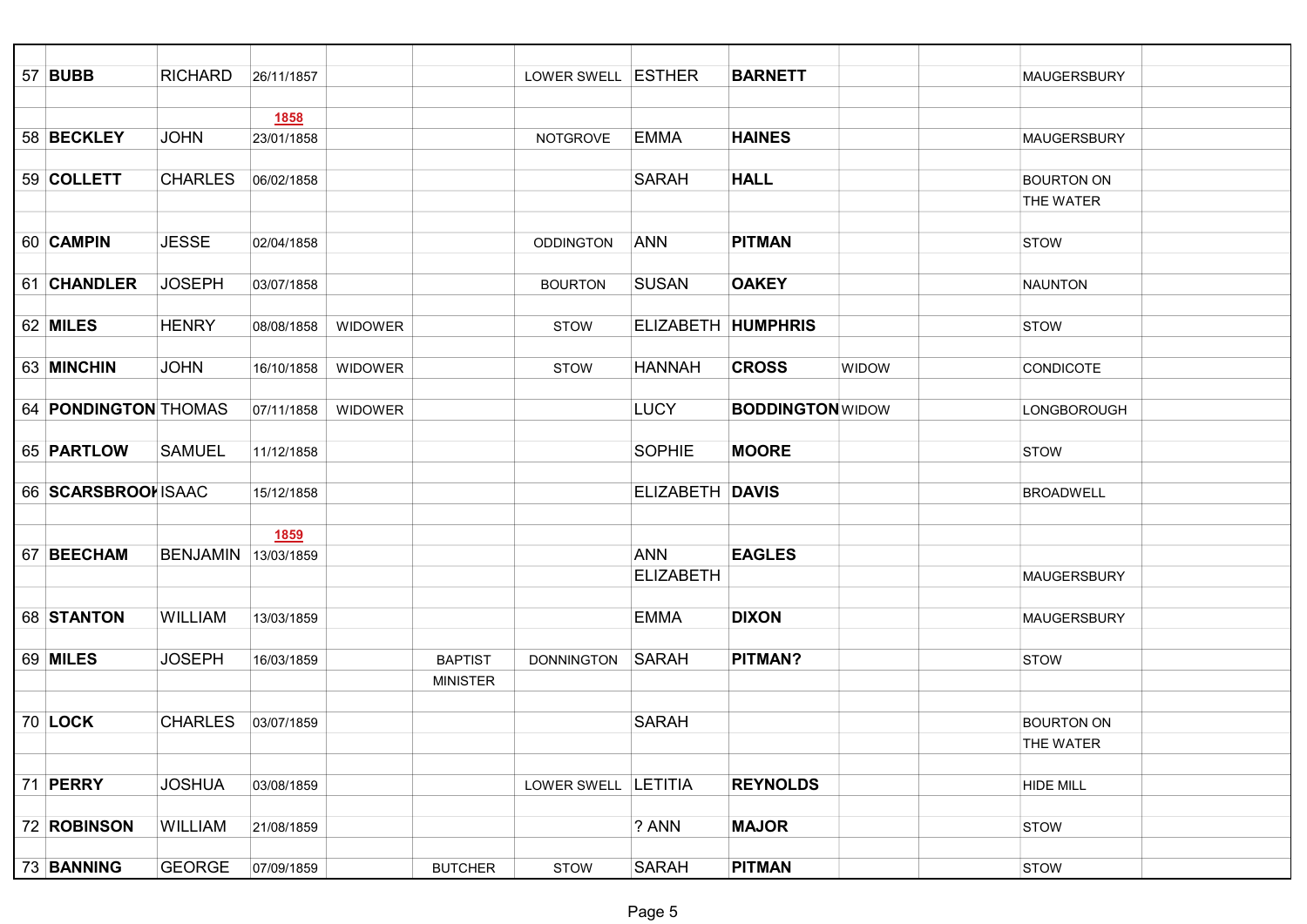| 74 PAYNTON                           | <b>WILLIAM</b>  | 18/09/1859 |                  |                 |                   | <b>ANN</b>             | <b>WEBB</b>     |                                              | <b>STOW</b>       |                               |
|--------------------------------------|-----------------|------------|------------------|-----------------|-------------------|------------------------|-----------------|----------------------------------------------|-------------------|-------------------------------|
|                                      |                 |            |                  |                 |                   |                        |                 |                                              |                   |                               |
| 75 FARRIMAN                          | <b>GEORGE</b>   | 19/09/1859 |                  |                 | <b>ASCOTT</b>     | <b>MARY</b>            | <b>WHITFORD</b> |                                              | <b>STOW</b>       |                               |
|                                      |                 |            |                  |                 |                   |                        |                 |                                              |                   |                               |
| 76 SMITH                             | W               | 11/10/1859 |                  |                 |                   | Е                      | <b>RUSSELL</b>  |                                              | <b>BOURTON ON</b> |                               |
|                                      |                 |            |                  |                 |                   |                        |                 |                                              | THE WATER         |                               |
|                                      |                 |            |                  |                 |                   |                        |                 |                                              |                   |                               |
| 77 COLLETT                           | <b>ROBERT</b>   | 24/10/1859 |                  |                 | <b>EYFORD</b>     | <b>ELIZABETH DAVIS</b> |                 |                                              | LOWER             |                               |
|                                      |                 |            |                  |                 |                   |                        |                 |                                              | <b>SLAUGHTER</b>  |                               |
|                                      |                 |            |                  |                 |                   |                        |                 |                                              |                   |                               |
| 78 <b>PAYN</b>                       | <b>EDWARD</b>   | 14/11/1859 |                  |                 |                   | <b>LOUISA</b>          | <b>TEAL</b>     |                                              | <b>DONNINGTON</b> |                               |
|                                      |                 |            |                  |                 |                   |                        |                 |                                              |                   |                               |
| 79 SHILLIAM                          | <b>RICHARD</b>  | 18/02/1859 |                  |                 | LONGBOROUGH SARAH |                        | <b>FENNELL</b>  |                                              | LONGBOROUGH       |                               |
|                                      |                 |            |                  |                 |                   |                        |                 |                                              |                   |                               |
|                                      |                 | 1860       |                  |                 |                   |                        |                 |                                              |                   |                               |
| 80 LOCK                              | <b>THOMAS</b>   | 28/02/1860 |                  |                 | <b>BOURTON</b>    | <b>CHARLOTTE LAKE</b>  |                 |                                              | <b>BOURTON</b>    |                               |
|                                      |                 |            |                  |                 |                   |                        |                 |                                              |                   |                               |
| 81 LOCK                              | <b>WILLIAM</b>  | 03/04/1860 |                  |                 |                   | <b>ELIZA</b>           | <b>HUMPHRIS</b> |                                              | <b>BOURTON</b>    |                               |
|                                      |                 |            |                  |                 |                   | <b>JANE</b>            |                 |                                              |                   |                               |
|                                      |                 |            |                  |                 |                   |                        |                 |                                              |                   |                               |
| 82 <b>TEAL</b>                       | <b>ROBERT</b>   | 08/04/1860 |                  |                 | <b>BROADWELL</b>  | <b>ELIZABETH LOCK</b>  |                 |                                              | <b>STOW</b>       |                               |
|                                      |                 |            |                  |                 |                   |                        |                 |                                              |                   |                               |
| 83 WALTERS?                          | <b>WILLIAM</b>  | 12/04/1860 |                  | <b>GROCER</b>   | LONGBOROUGH ELIZA |                        | <b>HERBERT</b>  |                                              | <b>SWAFFAM</b>    |                               |
|                                      |                 |            |                  |                 |                   |                        |                 |                                              |                   |                               |
|                                      |                 |            |                  |                 |                   |                        |                 |                                              |                   |                               |
|                                      |                 |            |                  |                 |                   |                        |                 |                                              |                   |                               |
|                                      |                 |            |                  |                 |                   |                        |                 |                                              |                   |                               |
| <b>ALPHABETICAL ORDER (BY GROOM)</b> |                 |            |                  |                 |                   |                        |                 |                                              |                   |                               |
|                                      |                 |            |                  |                 |                   |                        |                 |                                              |                   |                               |
| Groom                                | Groom           |            |                  |                 |                   | <b>Bride</b>           | <b>Bride</b>    |                                              |                   | <b>Additional Information</b> |
| 39 ACOCK                             | <b>JOSEPH</b>   | 01/05/56   |                  | <b>JOINER</b>   | <b>OXFORD</b>     | <b>MARY ANN TAYLOR</b> |                 |                                              | <b>STOW</b>       |                               |
| 46 ALDEN                             | <b>WILLIAM</b>  |            | 14/02/57 WIDOWER |                 | <b>LYNAM</b>      | <b>MARY</b>            | <b>COOK</b>     | <b>WIDOW</b>                                 | <b>BLEDINGTON</b> |                               |
| 8 ARCHER                             | <b>JAMES</b>    | 04/08/49   | WIDOWER          | <b>LABOURER</b> | <b>STOW</b>       | <b>ELIZABETH</b>       | <b>WHARTON</b>  | <b>SPINSTER</b>                              | ADDLESTROP        |                               |
| 73 BANNING                           | <b>GEORGE</b>   | 07/09/59   |                  | <b>BUTCHER</b>  | <b>STOW</b>       | <b>SARAH</b>           | <b>PITMAN</b>   |                                              | <b>STOW</b>       |                               |
| 37 BASKETT                           | <b>HENRY</b>    | 22/11/55   |                  | PLUMBER         | CHARLBURY         | <b>MARIA</b>           | <b>GARDNER</b>  |                                              |                   |                               |
|                                      |                 |            |                  |                 |                   |                        |                 | Daughter of George Gardner, farmer, Westcote |                   |                               |
| 58 BECKLEY                           | <b>JOHN</b>     | 23/01/58   |                  |                 | <b>NOTGROVE</b>   | <b>EMMA</b>            | <b>HAINES</b>   |                                              | MAUGERSBURY       |                               |
| 67 BEECHAM                           | <b>BENJAMIN</b> | 13/03/59   |                  |                 |                   | ANN                    | <b>EAGLES</b>   |                                              |                   |                               |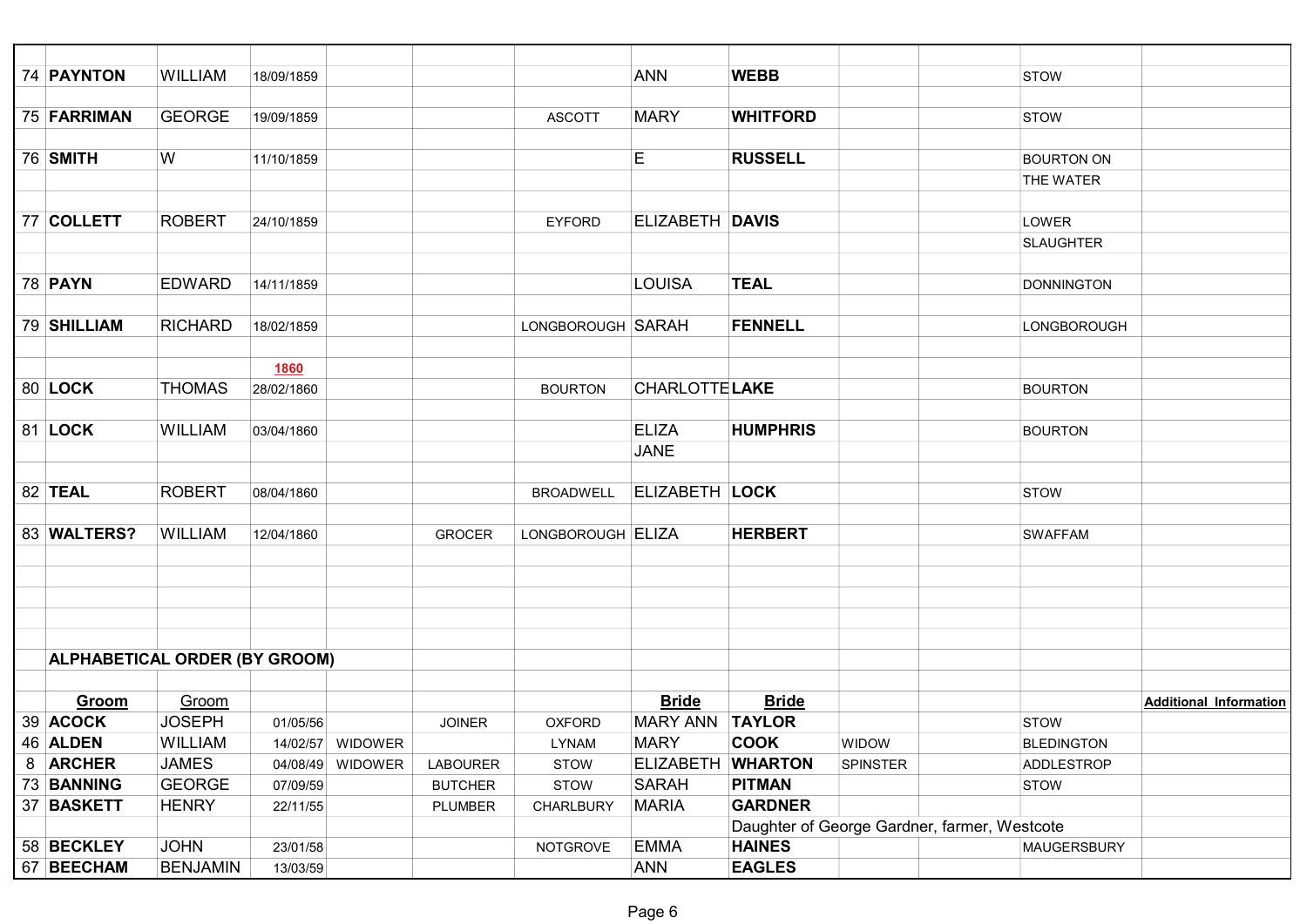|    |                                 |                  |            |                   |                   |                                             | <b>ELIZABETH</b>          |                                                     |                 |                    | <b>MAUGERSBURY</b> |                   |
|----|---------------------------------|------------------|------------|-------------------|-------------------|---------------------------------------------|---------------------------|-----------------------------------------------------|-----------------|--------------------|--------------------|-------------------|
|    | 28 BETTERIDGE JOHN              |                  |            | 11/06/54 BACHELOR | <b>JOINER</b>     | <b>STOW</b>                                 |                           |                                                     | <b>SPINSTER</b> |                    |                    |                   |
|    | Brother to Samuel Perry (9)     |                  |            |                   |                   |                                             |                           |                                                     |                 |                    |                    |                   |
|    | 47 BUBB                         | <b>CHARLES</b>   | 15/02/57   |                   | <b>DRILLMAN</b>   | LOWER SWELL   MARYANN                       |                           | <b>HARRIS</b>                                       |                 |                    | <b>WICK</b>        |                   |
| 57 | <b>BUBB</b>                     | <b>RICHARD</b>   | 26/11/57   |                   |                   | LOWER SWELL ESTHER                          |                           | <b>BARNETT</b>                                      |                 |                    | <b>MAUGERSBURY</b> |                   |
|    | 30 <b>BUDD</b>                  | <b>WILLIAM</b>   | 13/08/54   |                   | <b>BAKER</b>      | <b>STOW</b>                                 | <b>MARY ANN</b>           | <b>JOHNSON</b>                                      |                 |                    |                    |                   |
|    |                                 | <b>JAMES</b>     |            |                   | <b>JOURNEYMAN</b> |                                             |                           | Only daughter of John Johnson, baker & farmer, Stow |                 |                    |                    |                   |
|    | 60 CAMPIN                       | <b>JESSE</b>     | 02/04/58   |                   |                   | <b>ODDINGTON</b>                            | <b>ANN</b>                | <b>PITMAN</b>                                       |                 |                    | <b>STOW</b>        |                   |
|    | 61 CHANDLER                     | <b>JOSEPH</b>    | 03/07/58   |                   |                   | <b>BOURTON</b>                              | <b>SUSAN</b>              | <b>OAKEY</b>                                        |                 |                    | <b>NAUNTON</b>     |                   |
|    | 41 CLARKE                       | <b>JOSEPH</b>    |            | 02/10/56 BACHELOR | <b>LABOURER</b>   | LONGBOROUGH SARAH ANN HUDSON                |                           |                                                     | <b>SPINSTER</b> |                    | LONGBOROUGH        |                   |
|    | 59 COLLETT                      | <b>CHARLES</b>   | 06/02/58   |                   |                   |                                             | <b>SARAH</b>              | <b>HALL</b>                                         |                 |                    | <b>BOURTON ON</b>  |                   |
|    |                                 |                  |            |                   |                   |                                             |                           |                                                     |                 |                    | <b>THE WATER</b>   |                   |
|    | 77 COLLETT                      | <b>ROBERT</b>    | 24/10/59   |                   |                   | <b>EYFORD</b>                               | ELIZABETH DAVIS           |                                                     |                 |                    | LOWER              |                   |
|    | 44 COLLINS                      | <b>WILLIAM</b>   |            | 07/01/57 WIDOWER  | <b>BRAZIER</b>    | <b>STOW</b>                                 | <b>SUSAN</b>              | <b>HARWOOD</b>                                      | <b>WIDOW</b>    | <b>NURSE</b>       | <b>UNION</b>       |                   |
|    |                                 |                  |            |                   |                   |                                             |                           |                                                     |                 |                    | <b>WORKHOUSE</b>   |                   |
|    | $17$ COX                        | <b>JOHN</b>      |            | 17/11/51 BACHELOR | <b>MASON</b>      | <b>STOW</b>                                 | <b>MARY ANN</b>           | <b>ALCOCKS</b>                                      | <b>SPINSTER</b> |                    | LOWER SWELL        |                   |
|    | 16 <b>EDGIS?</b>                | <b>THOMAS</b>    |            | 22/10/51 BACHELOR | <b>LABOURER</b>   | <b>WICK RISSINGTON HANNAH</b>               |                           | <b>WILLCOX</b>                                      |                 | <b>SERVANT</b>     | SLAUGHTER HILL     |                   |
|    | 24 EDWARDS                      | <b>RICHARD</b>   | 20/08/53   |                   | <b>GROOM</b>      | <b>BOURTON ON</b>                           | <b>CHARLOTTE WILKINS</b>  |                                                     |                 | <b>NURSE</b>       | <b>STOW</b>        |                   |
|    |                                 |                  |            |                   |                   | THE WATER                                   |                           |                                                     |                 | <b>Union House</b> |                    |                   |
|    | 19 EVANS                        | <b>FREDERICK</b> | 24/12/51   |                   | <b>LABOURER</b>   | <b>FOXCOTT</b>                              | <b>CHARLOTTE CLIFFORD</b> |                                                     |                 |                    |                    |                   |
|    |                                 |                  |            |                   |                   | Daughter of the late Stephen Clifford, Stow |                           |                                                     |                 |                    |                    |                   |
|    | 75 FARRIMAN                     | <b>GEORGE</b>    | 19/09/59   |                   |                   | <b>ASCOTT</b>                               | <b>MARY</b>               | <b>WHITFORD</b>                                     |                 |                    | <b>STOW</b>        |                   |
|    | 15 GARDENER                     | <b>JOHN</b>      | 05/07/51   | <b>WIDOWER</b>    | <b>LABOURER</b>   | <b>STOW</b>                                 | <b>SARAH</b>              | <b>PITTS</b>                                        | WIDOW           |                    | <b>STOW</b>        |                   |
|    | 23 GARDNER                      | <b>RICHARD</b>   | 28/02/53   |                   |                   | <b>UPPER</b>                                | SALENA?                   | <b>JARVIS</b>                                       |                 | <b>SERVANT</b>     | <b>MAUGERSBURY</b> |                   |
|    |                                 |                  |            |                   |                   | <b>SLAUGHTER</b>                            |                           |                                                     |                 |                    |                    |                   |
|    | 14 GLACK?                       | <b>ROBERT</b>    | 02/04/51   |                   | <b>TAILOR</b>     | <b>STOW</b>                                 | <b>HANNAH</b>             | <b>DURHAM</b>                                       | <b>WIDOW</b>    |                    | <b>STOW</b>        |                   |
|    | 2 GRIFFIN                       | <b>WILLIAM</b>   | 14/01/1847 |                   | WIDOWER CARPENTER | <b>MAUGERSBURY</b>                          | FANNY                     | ABB?                                                |                 |                    | LOWER SWELL        |                   |
|    | 49 HAINES                       |                  | 31/05/57   |                   |                   | <b>STOW</b>                                 | <b>MARY</b>               | <b>HODGKINS</b>                                     |                 |                    | <b>STOW</b>        |                   |
|    | 11 HAWKES                       | <b>THOMAS</b>    |            | 04/02/50 BACHELOR |                   | <b>MAUGERSBURY</b>                          | <b>ELIZABETH</b>          | <b>RUSH</b>                                         | <b>SPINSTER</b> |                    | <b>MAUGERSBURY</b> |                   |
|    | 35 HILL                         | <b>GEORGE</b>    | 24/12/54   |                   | <b>DRAPER</b>     |                                             | <b>JANE</b>               | <b>NEWMAN</b>                                       |                 |                    |                    |                   |
|    | Nephew of the late Mrs Tristam? |                  |            |                   |                   |                                             |                           | Sister of Thomas Newman, farmer, Maugersbury        |                 |                    |                    |                   |
|    | 36 HILL                         | <b>EMMANUEL</b>  | 15/03/55   |                   | <b>BREAKER</b>    |                                             | <b>MARY ANN</b>           | <b>TURNER</b>                                       |                 |                    |                    |                   |
|    |                                 |                  |            |                   |                   |                                             |                           | Daughter of John Turner, Three Tuns, Stow           |                 |                    |                    |                   |
|    | 38 HILL                         | <b>ROWLAND</b>   | 01/01/56   |                   | <b>JOINER</b>     | <b>OXFORD</b>                               | ELIZA JANE                |                                                     | WIDOW           |                    |                    |                   |
|    |                                 |                  |            |                   |                   |                                             |                           | Widow of the late John English, joiner, Stow        |                 |                    |                    |                   |
|    | 53 HODGKINS                     | <b>JOHN</b>      | 24/10/57   |                   | SAWYER            |                                             | ELIZABETH HAINES          |                                                     |                 |                    | <b>STOW</b>        |                   |
|    | 34 HOOPER                       | <b>JEREMIAH</b>  | 25/11/54   |                   |                   | <b>NAUNTON</b>                              | <b>MARY</b>               | <b>BAYLIS</b>                                       |                 |                    | <b>WICK</b>        |                   |
|    |                                 |                  |            |                   |                   |                                             |                           |                                                     |                 |                    | <b>RISSINGTON</b>  |                   |
|    | 21 HOWMAN                       | <b>JOHN</b>      | 31/05/52   |                   | <b>PLASTERER</b>  | <b>STOW</b>                                 | ELIZABETH SHEPPARD        |                                                     |                 |                    | <b>STOW</b>        | At Bourton Chapel |
|    | Son of Thomas Howman            |                  |            |                   |                   |                                             | <b>MATILDA</b>            |                                                     |                 |                    |                    |                   |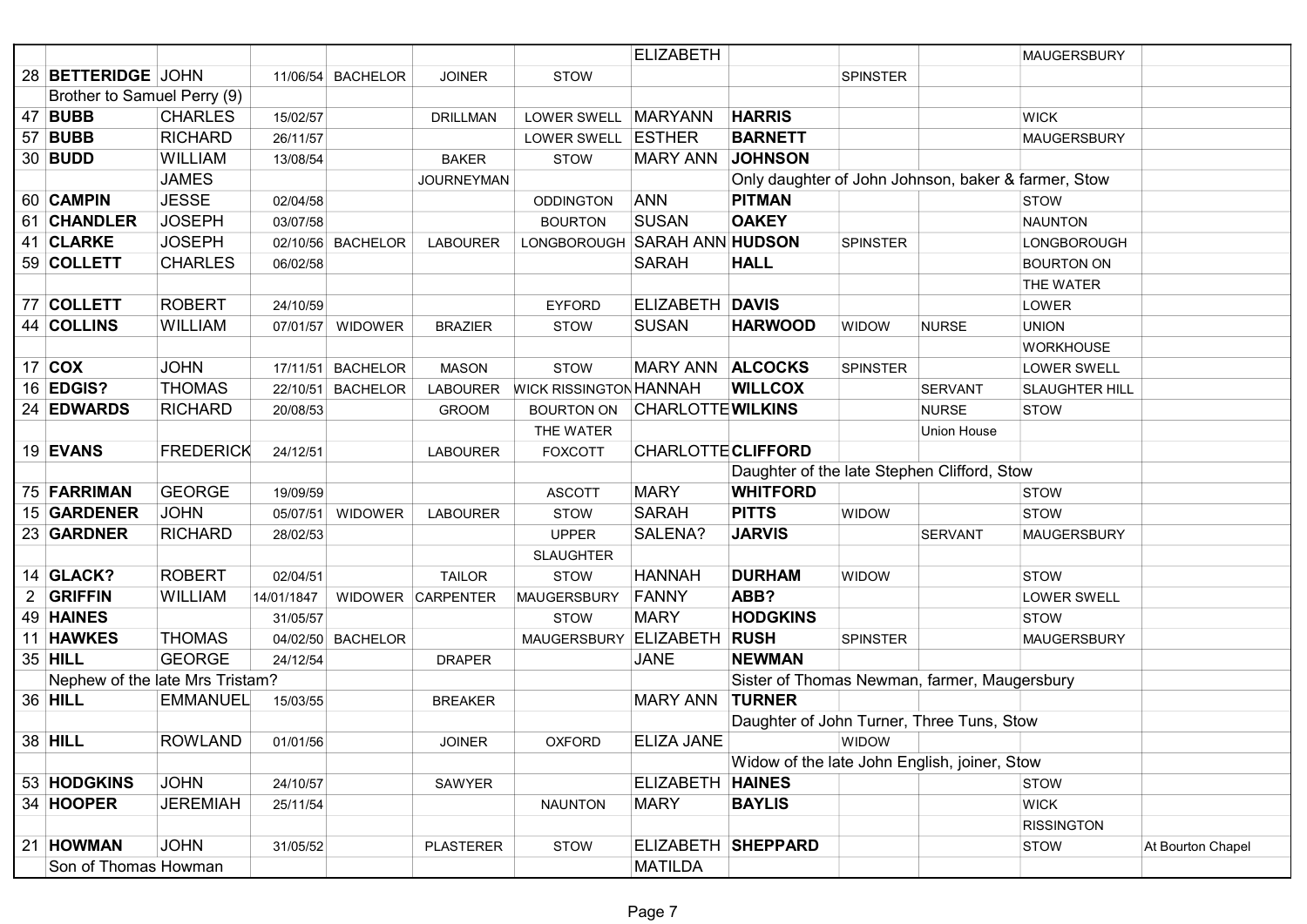|   | 48 HUGHES                   | <b>JOSEPH</b>                                                                | 13/05/57 |                   |                 | SHIPSTON ON           | ELIZA                 | <b>CLARIDGE</b>                   |                                                | <b>STOW</b>        |
|---|-----------------------------|------------------------------------------------------------------------------|----------|-------------------|-----------------|-----------------------|-----------------------|-----------------------------------|------------------------------------------------|--------------------|
|   |                             |                                                                              |          |                   |                 | <b>STOUR</b>          |                       |                                   |                                                |                    |
|   | 33 HUMPHIS                  | <b>CHARLES</b>                                                               |          | 06/11/54 WIDOWER  |                 | <b>STOW</b>           | <b>LUCY</b>           |                                   | WIDOW                                          |                    |
|   |                             |                                                                              |          |                   |                 |                       |                       |                                   | Widow of the late Wm? Collett, grocer, Stow    |                    |
|   | 52 HUNT                     | <b>ISAAC</b>                                                                 | 15/09/57 |                   | <b>BOOK</b>     |                       | <b>EMILY</b>          | <b>LARGE</b>                      |                                                | <b>MAUGERSBURY</b> |
|   |                             | <b>NORRIS</b>                                                                |          |                   | <b>AGENT</b>    |                       |                       |                                   |                                                |                    |
|   | 50 JARVIS                   | <b>GEORGE</b>                                                                | 06/06/57 |                   |                 |                       | <b>MARY ANN</b>       | <b>MITCHELL</b>                   |                                                | <b>UPPER</b>       |
|   |                             |                                                                              |          |                   |                 |                       |                       |                                   |                                                | <b>SLAUGHTER</b>   |
|   | 18 KILBEY                   | <b>SAMUEL</b>                                                                |          | 17/11/51 BACHELOR | <b>MILLAR</b>   | <b>NAUNTON</b>        | <b>MARY</b>           | <b>HOOPER</b>                     | <b>SPINSTER</b>                                | <b>NAUNTON</b>     |
|   | 70 LOCK                     | <b>CHARLES</b>                                                               | 03/07/59 |                   |                 |                       | <b>SARAH</b>          |                                   |                                                | <b>BOURTON ON</b>  |
|   |                             |                                                                              |          |                   |                 |                       |                       |                                   |                                                | THE WATER          |
|   | 80 LOCK                     | <b>THOMAS</b>                                                                | 28/02/60 |                   |                 | <b>BOURTON</b>        | <b>CHARLOTTE LAKE</b> |                                   |                                                | <b>BOURTON</b>     |
|   | 81 LOCK                     | <b>WILLIAM</b>                                                               | 03/04/60 |                   |                 |                       | <b>ELIZA</b>          | <b>HUMPHRIS</b>                   |                                                | <b>BOURTON</b>     |
|   |                             |                                                                              |          |                   |                 |                       | <b>JANE</b>           |                                   |                                                |                    |
| 6 | <b>MIDWINTER</b>            | <b>DAVID</b>                                                                 |          | 12/08/48 BACHELOR | <b>LABOURER</b> | <b>ALDSWORTH</b>      | SARAH                 | <b>WHARTON?</b>                   |                                                | <b>DAILSFORD</b>   |
|   | 62 MILES                    | <b>HENRY</b>                                                                 | 08/08/58 | <b>WIDOWER</b>    |                 | <b>STOW</b>           |                       | ELIZABETH HUMPHRIS                |                                                | <b>STOW</b>        |
|   | 69 MILES                    | <b>JOSEPH</b>                                                                | 16/03/59 |                   | <b>BAPTIST</b>  | <b>DONNINGTON</b>     | SARAH                 | PITMAN?                           |                                                | <b>STOW</b>        |
|   |                             |                                                                              |          |                   | <b>MINISTER</b> |                       |                       |                                   |                                                |                    |
|   | 54 MINCHIN                  | <b>JAMES</b>                                                                 | 25/10/57 |                   |                 |                       | MARIA?                | <b>GARDNER</b>                    |                                                | <b>STOW</b>        |
|   | 63 MINCHIN                  | <b>JOHN</b>                                                                  | 16/10/58 | <b>WIDOWER</b>    |                 | <b>STOW</b>           | <b>HANNAH</b>         | <b>CROSS</b>                      | WIDOW                                          | <b>CONDICOTE</b>   |
|   | 42 MITCHELL                 | <b>JOHN</b>                                                                  | 15/10/56 |                   | <b>FARMER</b>   | <b>BARTON</b>         | <b>MARY</b>           | <b>COLLETT</b>                    |                                                |                    |
|   |                             |                                                                              |          |                   |                 | ON THE HEATH FLETCHER |                       | <b>Sister to Ann Collett (26)</b> |                                                |                    |
|   | 25 NICHOLS                  | <b>MATHEW</b>                                                                | 02/02/54 |                   |                 | <b>BLEDINGTON</b>     | <b>DIANA</b>          | ?                                 |                                                | <b>BLEDINGTON</b>  |
|   |                             |                                                                              |          |                   |                 | <b>FROM AMERICA</b>   |                       |                                   |                                                |                    |
|   | 65 PARTLOW                  | <b>SAMUEL</b>                                                                | 11/12/58 |                   |                 |                       | <b>SOPHIE</b>         | <b>MOORE</b>                      |                                                | <b>STOW</b>        |
|   | 78 <b>PAYN</b>              | <b>EDWARD</b>                                                                | 14/11/59 |                   |                 |                       | <b>LOUISA</b>         | <b>TEAL</b>                       |                                                | <b>DONNINGTON</b>  |
|   | 32 PAYNE                    | <b>THOMAS</b>                                                                | 04/11/54 |                   |                 |                       | <b>MARY ANN</b>       | <b>HAYWARD</b>                    |                                                | <b>UPPER</b>       |
|   |                             | Servants to Mr J Reynolds. Going to reside in his farmhouse, Upper Slaughter |          |                   |                 |                       |                       |                                   |                                                | <b>SLAUGHTER</b>   |
|   | 74 PAYNTON                  | <b>WILLIAM</b>                                                               | 18/09/59 |                   |                 |                       | ANN                   | <b>WEBB</b>                       |                                                | <b>STOW</b>        |
|   | 56 PEARCE                   | <b>GEORGE</b>                                                                | 22/11/57 |                   |                 |                       | ELIZABETH CROSS       |                                   |                                                | LOWER              |
|   |                             |                                                                              |          |                   |                 |                       |                       |                                   |                                                | <b>SLAUGHTER</b>   |
|   | 9 PERRY                     | <b>SAMUEL</b>                                                                | 10/10/49 |                   | <b>FARMER</b>   | <b>HAZLETON</b>       | SOPHIA                | <b>REYNOLDS</b>                   |                                                | <b>HIDE MILL</b>   |
|   |                             |                                                                              |          |                   |                 |                       |                       |                                   | Daughter of Edward Reynolds                    |                    |
|   | 10 PERRY                    | T?                                                                           | 17/10/49 |                   |                 |                       | <b>MARY W</b>         | <b>HARRISS</b>                    |                                                | <b>CONDICOTE</b>   |
|   |                             | <b>WILLIAM</b>                                                               |          |                   |                 |                       |                       | Daughter of William Harriss       |                                                |                    |
|   | Brother to Samuel Perry (9) |                                                                              |          |                   |                 |                       |                       |                                   |                                                |                    |
|   | 29 PERRY                    | <b>REUBEN</b>                                                                | 19/07/54 |                   | <b>FARMER</b>   | <b>NOTGROVE</b>       | <b>ELIZA</b>          | <b>REYNOLDS</b>                   |                                                |                    |
|   |                             |                                                                              |          |                   |                 |                       |                       |                                   | Younger daughter of Edward Reynolds, Hide Mill |                    |
|   | 71 PERRY                    | <b>JOSHUA</b>                                                                | 03/08/59 |                   |                 | LOWER SWELL           | LETITIA               | <b>REYNOLDS</b>                   |                                                | <b>HIDE MILL</b>   |
|   | 64 PONDINGTON THOMAS        |                                                                              |          | 07/11/58 WIDOWER  |                 |                       | <b>LUCY</b>           | <b>BODDINGTON</b> WIDOW           |                                                | LONGBOROUGH        |